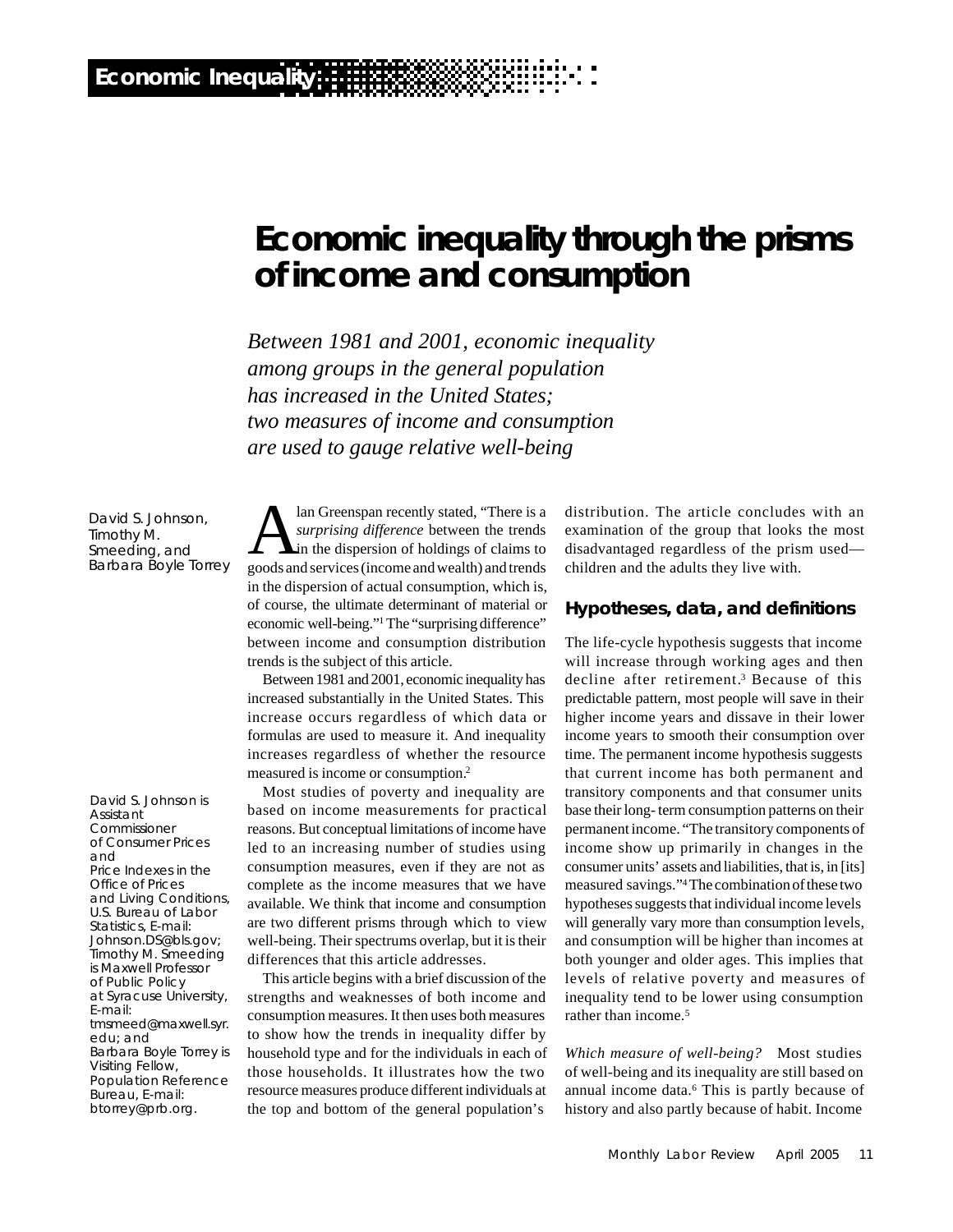data are accessible, comparable over time, and of high quality. They are also readily understandable as a means by which well-being can be achieved. Moreover, international standards for household income distribution comparability have been established,<sup>7</sup> whereas those for consumption or expenditure inequality have not. But income is often underreported in surveys. And because it varies by age over the life cycle, an estimate of income inequality at any point in time may be an overestimate of longer period income inequality.<sup>8</sup> Income inequality also increases within cohorts over time. Therefore, aggregate inequality will depend, in part, on the national population age structure and also on the pattern of intergenerational transfers. Also, Gottschalk and Moffitt found that one-third to one-half of the increase in income inequality during the 1980s was accounted for by transitory income changes and not from changes in permanent income.<sup>9</sup> This may be good news because permanent income is a better measure of long-term well-being than transitory income. But it may be bad news if researchers have interpreted transitory changes as permanent changes.

Because of the limitations of income as a resource measure of well-being and its inequality, many researchers have suggested that consumption may be a more appropriate resource to measure economic well-being.<sup>10</sup> They argue that consumption is a more appropriate indicator because utility is derived from the consumption of goods and services rather than the receipt of income. Also, consumption is a better measure of permanent income, which is closer in concept to a measure of well-being than is measured income. However, consumption expenditures do not capture all of the dimensions of well-being, such as leisure or household production. And adjustments have to be made to convert the consumption of durable goods to the value of their services over time. Measuring "actual" consumption rather than expenditures is exceedingly difficult, especially when durables are involved.<sup>11</sup>

*Using both measures*. Income and consumption measures have different strengths and weaknesses. Rather than choose between them, Borooah and McGregor suggest that consumption should be used as a measure of the standard of living and that income should be used as a measure of the level of resources.12 Although permanent income would be the preferred measure of economic well-being, obtaining an estimate of permanent income using cross-sectional survey data is difficult. The National Academy of Sciences committee report on poverty measurement also argued:

"Conceptually, an income definition is more appropriate to the view that what matters is a family's ability to attain a living standard above the poverty level by means of its own resources….In contrast to an income definition, an

expenditure (or consumption) definition is more appropriate to the view that what matters is someone's actual standard of living, regardless of how it is attained. In practice the availability of high-quality data is often a prime determinant of whether an income- or expenditurebased family resource definition is used." <sup>13</sup>

For these reasons, Johnson and Smeeding suggested using measures of both income and consumption for each household to evaluate their well-being and the resulting distribution of resources.14 They suggest that our understanding of economic well-being is improved when both measures are used.

High quality data are not only important to determine which resource definition to use, but they are also important to the comparisons between the two resources. Therefore, this article compares income and consumption data from the same survey. This ensures that the comparison of measures of inequality is as comparable as possible because the sampling frame, time periods, and definitions of households and individuals are identical.<sup>15</sup>

*The methodology*. We use the only data set in the United States that contains both income and consumption information—the Consumer Expenditure (CE) Interview Survey data.16 The CE survey has been a continuing quarterly survey since 1980. Data are collected from consumer units five times over a 13-month period.<sup>17</sup> Also collected in this survey is the inventory of certain durable goods, for example, homes, real estate, vehicles and major appliances, and income. (See appendix for a complete description of the data.)

We use the CE data to develop four resource measures:

 1. Income (equivalent to pre-tax/post-cash transfer money income as used in the Current Population Survey)

 2. Disposable income (income post direct tax, including the Earned Income Tax Credit (EITC), plus the value of food stamps)

3. Consumption–expenditures (the total spending for current consumption)

4. Consumption, which is closer to a measure of real "consumption."

This final measure of consumption is consumptionexpenditures less the costs of home ownership and the purchase price of vehicles plus the rental equivalence of owned home and the service flows from vehicles. Table 1 shows the actual calculation of these four measures averaged over all consumer units in the CE survey. (See data appendix.) Not surprisingly, disposable income is lower than income in every year, consumption is higher than consumption expenditures, and disposable income is always higher than consumption.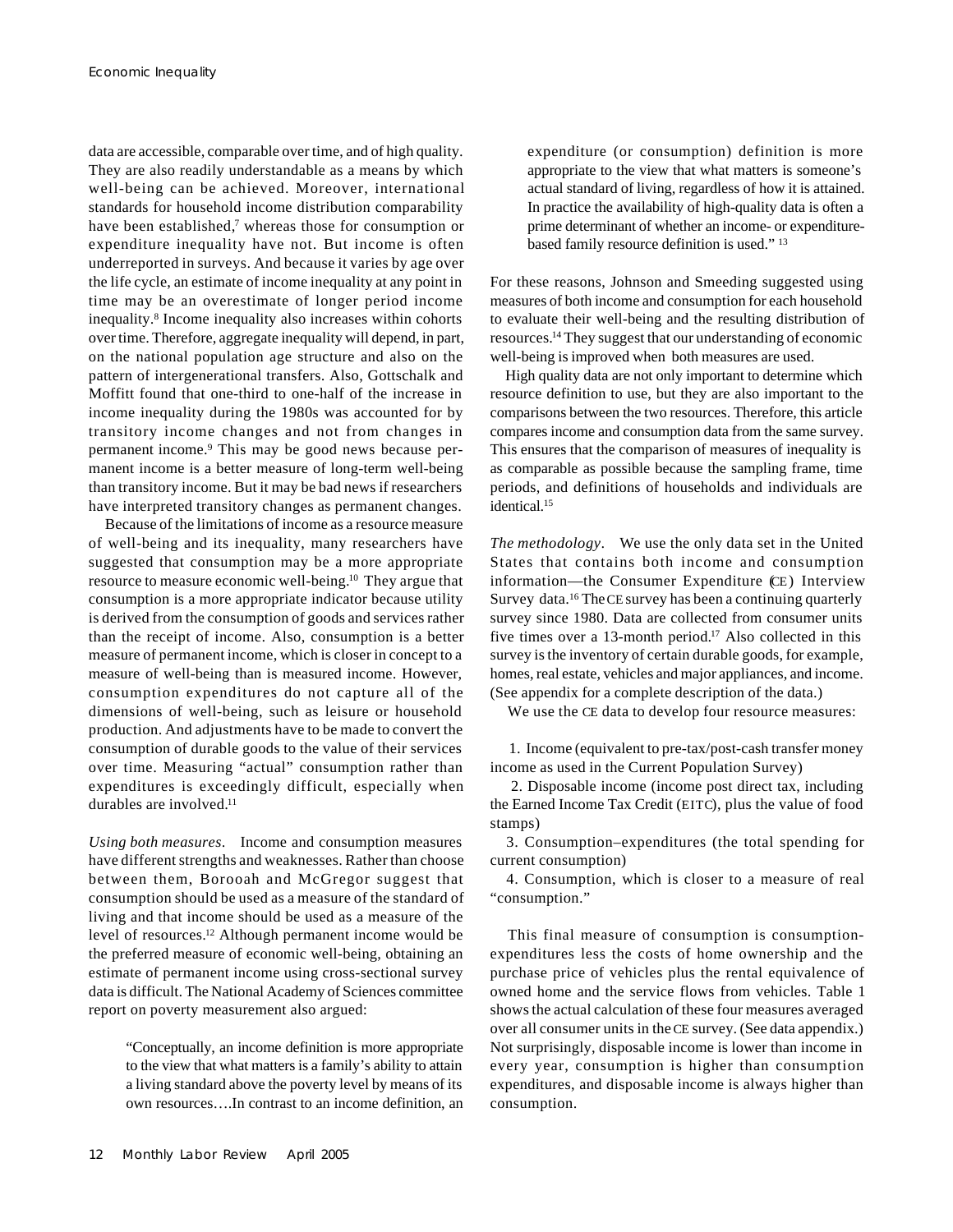**Table 1.**

### **Mean resources and components of consumption by household, selected years**

| Component | 1981     | 1990     | 1994     | 2001     |
|-----------|----------|----------|----------|----------|
|           | \$20,409 | \$36,471 | \$38,498 | \$48,085 |
|           | 3.322    | 5.468    | 5.968    | 5,875    |
|           | 17.157   | 31.117   | 32.679   | 42.157   |
|           | 15.135   | 24,801   | 27.368   | 32.479   |
|           | 13.958   | 23.759   | 25.921   | 29.975   |
| Shelter:  |          |          |          |          |
|           | 2,308    | 4,494    | 5,121    | 6,621    |
|           | 3,895    | 6.444    | 7.502    | 10.166   |
| Vehicles: |          |          |          |          |
|           | 1.178    | 2.586    | 2,868    | 3,457    |
|           | 769      | 1.678    | 1.935    | 2,417    |
|           | 731      | 1,485    | 1.736    | 1,812    |

The CE survey collects data for consumer units, which will be referred to as household units in this article. But a shortcoming of a household or consumer unit of measurement is that it does not take into account differences in household size. Therefore, in this article, we disaggregate household information by age of each individual within the household so that we can examine the inequality of individuals by age group. Using individuals as the unit of analysis is consistent with the welfare theory underlying inequality and poverty measures.<sup>18</sup>

To obtain a measure of well-being for individuals, we adjust the income and consumption resources of a consumer unit by an equivalence scale, and use the consumer unit size (multiplied by the unit's sample weight) as a weight. Adjusting resources in this manner yields "equivalent resources per person," and provides us with a population of individuals whose resources are given by the equivalent resources of their consumer unit.19 We use the single-parameter, constant elasticity equivalence scales reviewed by Buhmann and others<sup>20</sup> and Ruggles,<sup>21</sup> which are used most often in international comparisons of inequality.22 This particular scale is given by the square root of family size and indicates that the resources for a two-person family must be 41 percent more than that of a single-person family for the two families to have an equivalent standard of living. In general, the constant elasticity scales are given by (family size)*<sup>e</sup>* , in which *e* is the scale elasticity. Notice that if the elasticity equals one, then the scale equals family size; there are no assumed economies of scale in living arrangements and the equivalent resources are simply the per capita resources. Alternatively, if the elasticity equals zero, then there is no adjustment for family size, there are complete economies of scale in living and the marginal cost of another person is zero. Our chosen elasticity of 0.5 lies halfway between these two implausible extremes and results in "equivalent" consumer unit resources.

### **Trends and sensitivities in the measurements**

Mean equivalent disposable income increased 35 percent in real terms between 1981 and 2001, while consumption increased 17 percent (table 2). During this period, inequality has increased in the United States, regardless of whether income or consumption is measured or whether Current Population Survey or Consumer Expenditure Survey data are used. The inequality of equivalent income based on CE data increased 16 percent, while the inequality of equivalent consumption increased 9 percent (table 3). The level of equivalent consumption inequality is about 70 percent of the level of disposable income inequality; the percentage increase in equivalent consumption inequality is 55 percent of the increase in inequality of disposable income.

Both the time period selected and the business cycle appear to be important for trends of income and consumption levels and their distribution. Most of the increases in inequality occurred between 1981 and 1990, whereas the trend during the 1990s indicated a much smaller increase in income inequality and a decrease in consumption inequality. Johnson and Shipp showed that income and consumption-expenditure inequality respond similarly to these business cycles  $23$ ; during the 1980s, neither measure appears to fall with growth, however, in the 1990s, both measures appear to be more procyclical.

The measurement of inequality is, of course, sensitive to the resource measured, data source, and unit of analysis. Table 3 includes consumption expenditure measures of the previous table plus inequality estimates using Current Population Survey data from 1981 to 2001. The levels of measured inequality among the two different data sources are quite different, but the trends are similar. Inequality in all measures increased between 1981 and 1990. The income measure increases more modestly between 1990 and 2001, while the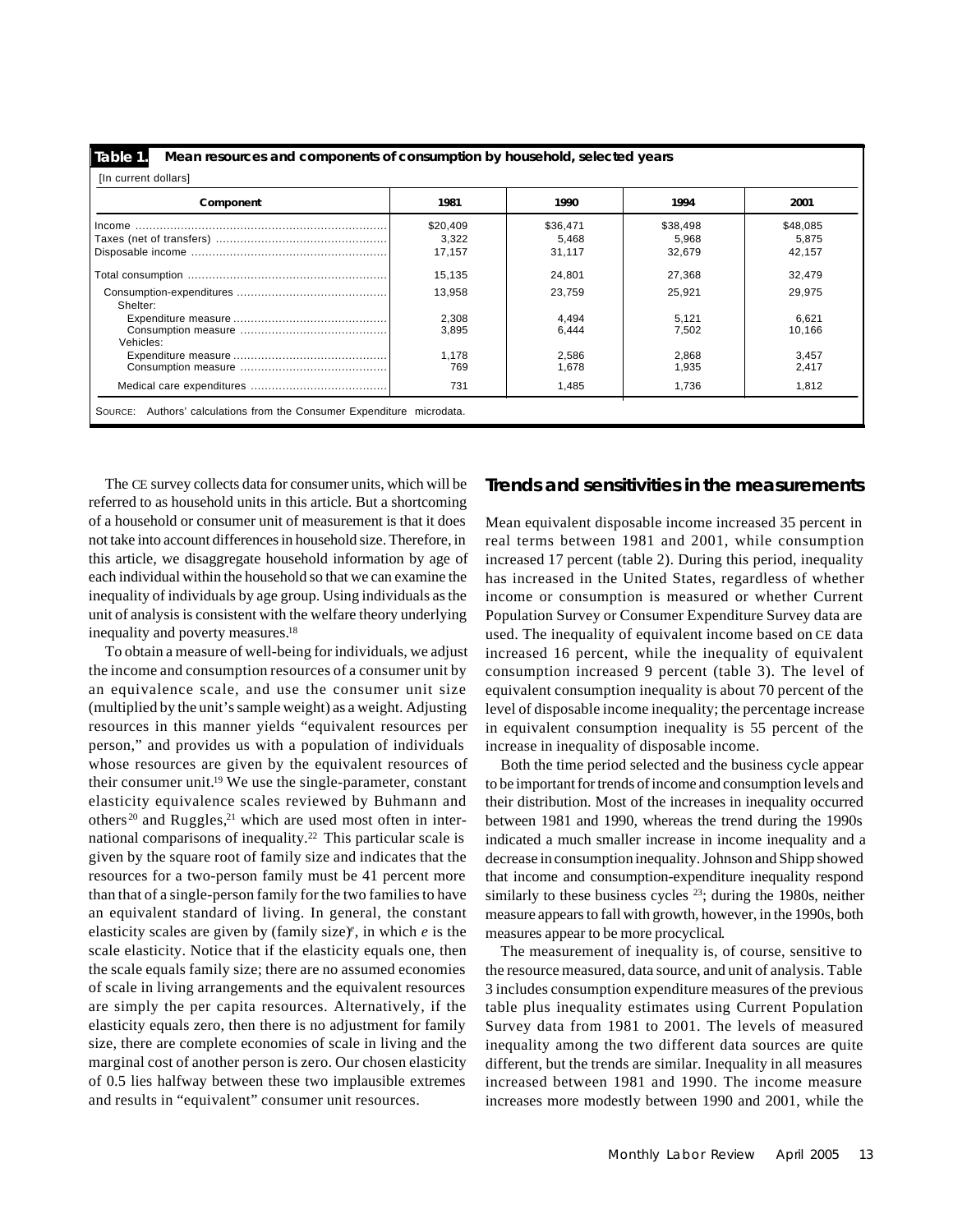| [Adjusted to 2001 dollars using CPI-U-RS] |                     |                                |                                          |                          |  |  |  |  |  |  |
|-------------------------------------------|---------------------|--------------------------------|------------------------------------------|--------------------------|--|--|--|--|--|--|
| Year                                      | Income <sup>1</sup> | Disposable income <sup>2</sup> | Consumption<br>expenditures <sup>3</sup> | Consumption <sup>4</sup> |  |  |  |  |  |  |
| 1981                                      | \$24.171            | \$20.327                       | \$16,536                                 | \$17,859                 |  |  |  |  |  |  |
| 1986                                      | 26,496              | 22.919                         | 18.435                                   | 18.064                   |  |  |  |  |  |  |
| 1990                                      | 30.338              | 25.901                         | 19.818                                   | 20,538                   |  |  |  |  |  |  |
| 1994                                      | 29.188              | 24739                          | 19,635                                   | 20,557                   |  |  |  |  |  |  |
| 1999                                      | 30.088              | 24.914                         | 19.345                                   | 20,879                   |  |  |  |  |  |  |
| 2001                                      | 31.255              | 27.440                         | 19.454                                   | 20.861                   |  |  |  |  |  |  |
|                                           | 29.3                | 35.0                           | 17.6                                     | 16.8                     |  |  |  |  |  |  |

NOTES: The mean real equivalent resources are obtained by using square root equivalence scale. See text for more information. Also, see text and appendix for information on definitions of each term. plus the value of food stamps.

<sup>3</sup> The total spending for current compensation. 4 Consumption, which is closer to a measure of real "consumption."

 SOURCE: Authors' calculations from the Consumer Expenditure microdata.

<sup>1</sup>Equivalent to pretax/postcash transfer money income as used in the Current Population Survey. 2 Income post direct tax, including the Earned Income Tax Credit (EITC),

#### **Table 3. Sensitivity of inequality measurement using different resource definitions, units of analysis, and inequality measures, selected years**

| Resource measure                    | 1981 | 1986 | 1990 | 1994 | 1999 | 2001 | Percentage<br>change<br>1981-2001 |
|-------------------------------------|------|------|------|------|------|------|-----------------------------------|
| Gini coefficient:                   |      |      |      |      |      |      |                                   |
| Official census figures             |      |      |      |      |      |      |                                   |
| Household income after taxes and    | .406 | .425 | .428 | .456 | .458 | .466 | 14.8                              |
|                                     | .358 | .409 | .386 | .400 | .408 | .412 | 15.1                              |
|                                     | .369 | .392 | .396 | .426 | .428 | .435 | 17.9                              |
| Consumer Expenditure data:          |      |      |      |      |      |      |                                   |
|                                     | .342 | .394 | .403 | .396 | .406 | .400 | 16.3                              |
| Equivalent consumption-expenditures | .273 | .316 | .314 | .313 | .305 | .307 | 12.0                              |
|                                     | .256 | .283 | .293 | .294 | .281 | .280 | 8.9                               |
| Equivalent nondurable expenditures  | .254 | .283 | .286 | .287 | .275 | .274 | 7.5                               |

consumption measures decrease slightly over this period.

Both CPSand CE data yield similar trends in inequality of income for households over the entire period. The increases in the inequality of after-tax income and in the inequality of before-tax income are similar in both data sources. This suggests that although taxes may affect the level of inequality, they do not change the rate of increase in inequality based on these data.24 However, the noticeable differences in the distribution of resources begin to emerge when the inequality trends are disaggregated by household type.

## **Trends by households and age cohorts**

The average levels of real income and consumption by household type provide a useful comparison of the prisms of income and consumption. Six quarters of CE data are combined to provide reliable estimates of disposable income and consumption for eight different household types (as listed in table 4). To examine the distribution of income and consumption

for age cohorts, we use the age of each member of the household, and weight by the household unit size. We assume that each family member shares equally in the distribution of resources within the household. Hence, the equivalent resource for the household is used as a measure for each member's well-being.

In general, consumption is lower than disposable income for most households as predicted by the permanent income hypotheses and empirically verified by many researchers. But two household types stand out. Single elderly and single mothers have the lowest level of adjusted income and consumption of any households examined. (See tables 5 and 6.) They are also the only two family types that have higher consumption than income in all years. But those are the only characteristics these two disadvantaged households share. The single elderly had the largest percentage improvements of any of the other family types in the 1981–2001 period. Single mothers began and ended this period with the lowest average levels of both consumption and income. Between 1981 and 1994, single mothers saw their average real equivalent income and consumption increase only slightly (8 percent for average real income and 4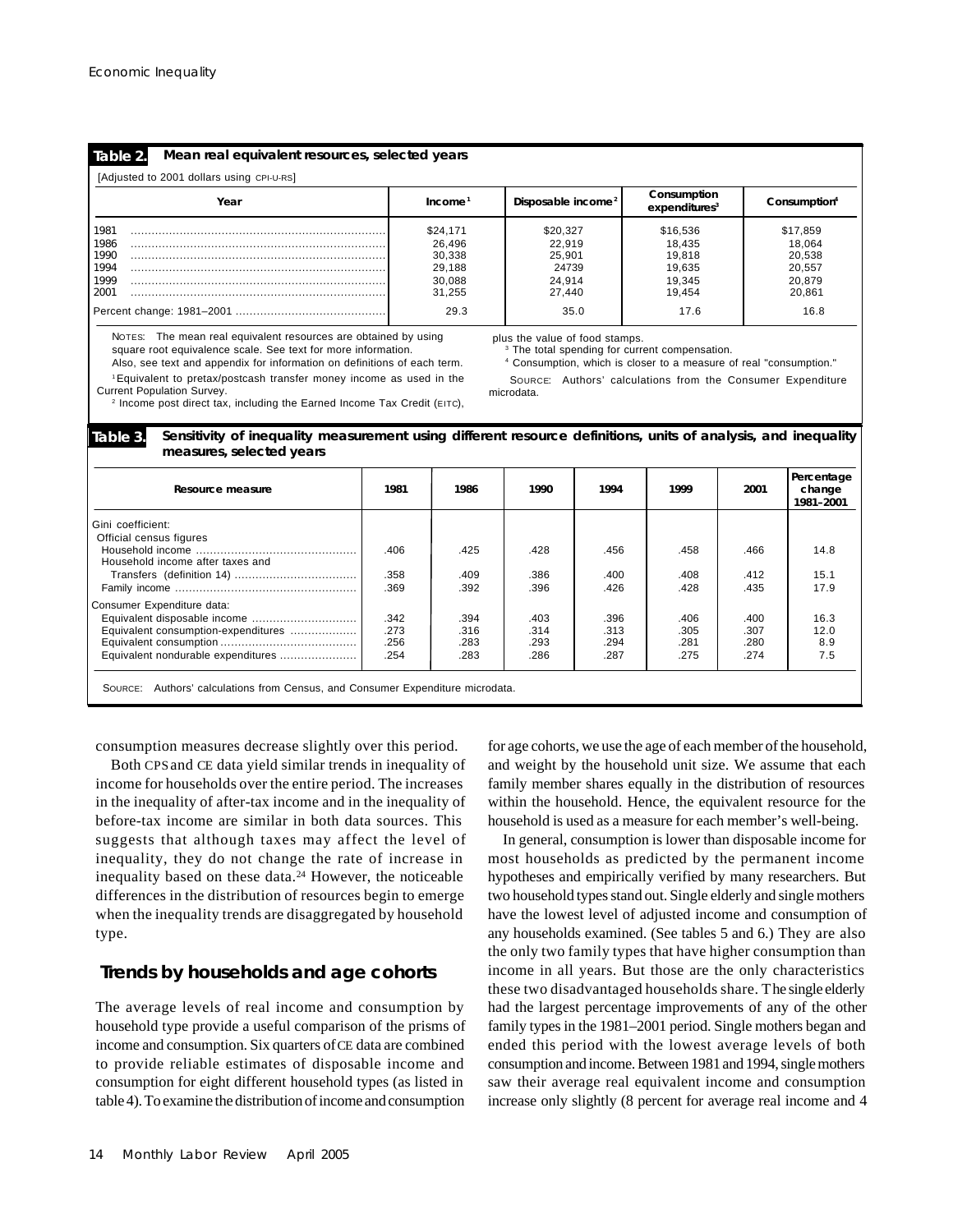**Table 4.**

**Distribution of persons in family types for selected years**

|                    | <b>Distribution of persons</b> |             |             |             |             |  |  |  |  |
|--------------------|--------------------------------|-------------|-------------|-------------|-------------|--|--|--|--|
| <b>Family type</b> | 1981                           | 1990        | 1994        | 1999        | 2001        |  |  |  |  |
|                    | 5.1                            | 5.2         | 6.1         | 7.2         | 7.1         |  |  |  |  |
|                    | 3.0<br>16.6                    | 3.1<br>19.1 | 3.6<br>17.8 | 3.6<br>16.8 | 4.1<br>16.5 |  |  |  |  |
|                    | 7.2                            | 8.4         | 7.5         | 7.9         | 6.6         |  |  |  |  |
|                    | 51.3                           | 44.7        | 43.6        | 43.6        | 43.0        |  |  |  |  |
|                    | 6.4                            | 5.9         | 7.3         | 5.9         | 6.0         |  |  |  |  |
|                    | 4.7                            | 7.1         | 7.0         | 8.0         | 8.4         |  |  |  |  |
|                    | 5.6                            | 6.5         | 7.1         | 7.1         | 8.5         |  |  |  |  |

percent for consumption); however, between 1994 and 2001, their real resources increased substantially (18 percent rise in consumption and a 20-percent increase in income), albeit from a low base. This foreshadows a more detailed analysis of relative resource inequality by age groups in the following sections.

To get a better understanding of the dispersion of income and consumption within the United States, we focus on the three major age groups—children, adults, and the elderly.<sup>25</sup> The subsequent analysis compares the distribution of the three major age groups relative to the distribution of the total population. We examine how adults, the elderly and children have fared relative to the total population by looking at the quintile distribution of each group relative to quintiles for the total population.

A comparison of one group with the total population is a zerosum game. If one group does better than the general population, then another must do worse. If age and household type does not influence the household's relative economic position, then we would expect that 20 percent of each age group or family type would reside in each quintile. If, however, certain age groups have fewer resources than others, they will be overrepresented in the bottom quintile and underrepresented at the top.

For each age group, the quintile break points are the same as those for the entire population. Because overall inequality has increased since 1981, the quintile break points are farther apart in 2001 than in 1981.<sup>26</sup> With increasing inequality over time, a change indicating more dispersion within an age group (for example, more children living in households at the bottom and top quintiles) suggests that there has been a greater increase in inequality within the group. But the reverse is not necessarily true. Because overall inequality has increased, a change in the quintile composition of one group, indicating less dispersion, does not necessarily mean that inequality within that group has fallen.<sup>27</sup>

*Adults*. This is the largest age group in the population; they are also the largest group in the labor force and the largest consumer group. In terms of disposable income and consumption, adults are relatively better off than the general population. Historically, income and consumption provide a similar picture of the well-being of adults.<sup>28</sup> Therefore, they are overrepresented in the higher quintiles and underrepresented in the lower quintiles (chart 1). However, by 2001, the relative income advantage of adults remains, while they have lost some of their relative advantage as measured by consumption. The distribution of adults without children present in the household, however, indicates that these childless adults are faring much better than other adults. (See chart 2.) For instance, chart 2 shows that 30 percent of childless adults are in the top quintile for both income and consumption, but again, the fraction in the top quintile declines over the 20-year period.

*Elders*. The relative position of the elderly, compared with the general population is the reverse of the childless adults. The elderly are overrepresented in the lowest disposable income quintiles (especially in the second quintile), and underrepresented in the top quintiles, as would be expected because many are retired. But when we switch to consumption, they are underrepresented in the lowest quintiles and modestly overrepresented in the upper quintiles. As can be seen in chart 3, their relative distribution of consumption has improved much more than has their relative distribution of disposable income since 1981. The increase in elderly home ownership, along with the increase in value of home ownership, is most likely the largest contributor to the relative improvement in consumption relative to income; in 2001, 82 percent of elderly persons lived in an owned home, up from 76 percent in 1981.<sup>29</sup> They also may be able to smooth their consumption in ways not available to families with children or younger adults, such as spending from accumulated assets. This suggests that accumulated wealth (financial, as well as housing wealth) may be an important determinant of elderly consumption.

The relative consumption of the elderly by household type provides another perspective on their well-being. Married elder couples—more likely to be the "younger" elderly—have a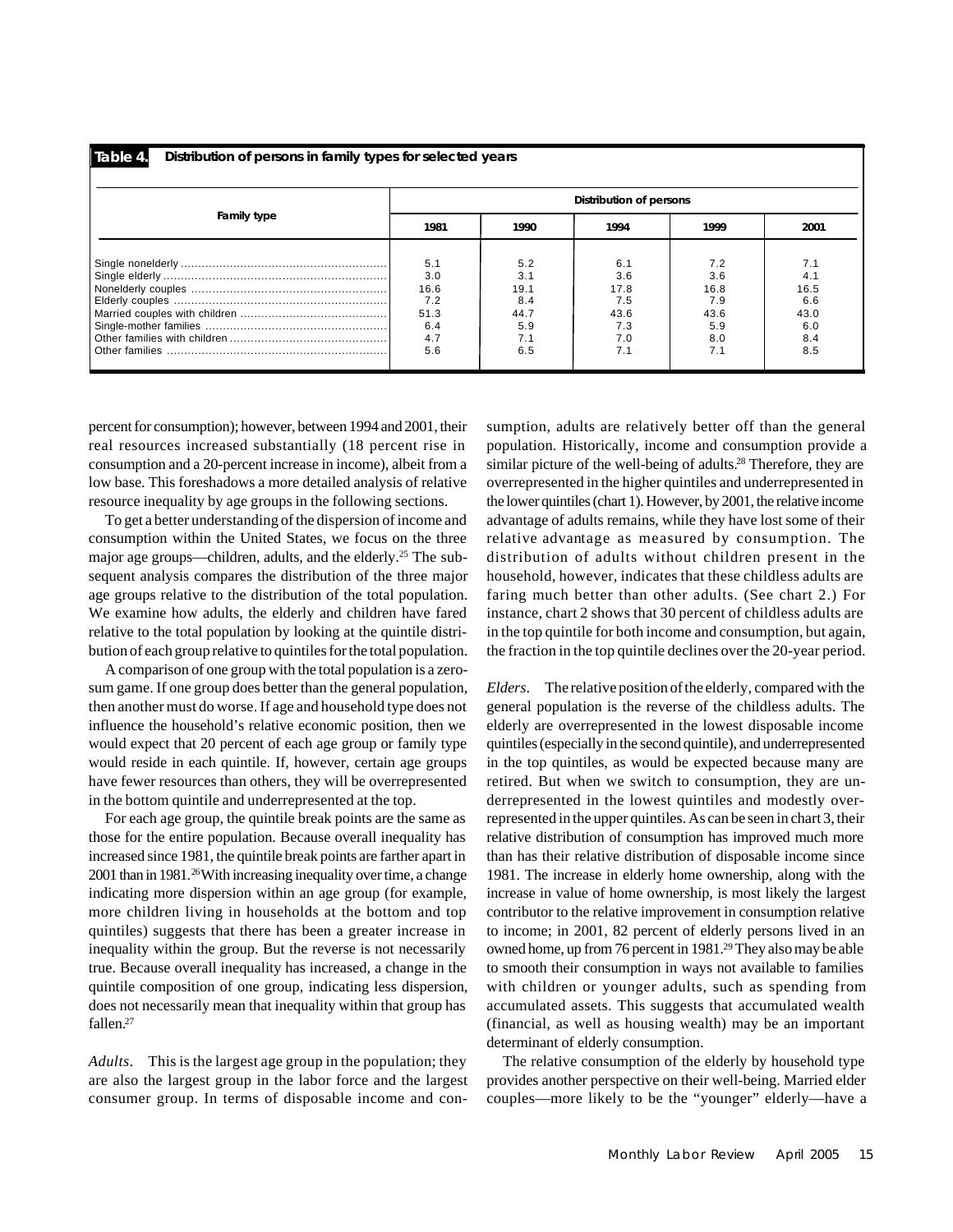#### **Means of real equivalent disposable income and consumption by household type, selected years Table 5.**

[In 2001 dollars using CPI-U-RS]

| <b>Family type</b>                                                              |                                                                    | 1981                                                               | 1990                                                               |                                                                    | 1994                                                               |                                                                    | 2001                                                               |                                                                    | Percent<br>change<br>1981-2001                      |                                                      |
|---------------------------------------------------------------------------------|--------------------------------------------------------------------|--------------------------------------------------------------------|--------------------------------------------------------------------|--------------------------------------------------------------------|--------------------------------------------------------------------|--------------------------------------------------------------------|--------------------------------------------------------------------|--------------------------------------------------------------------|-----------------------------------------------------|------------------------------------------------------|
|                                                                                 | Consump-<br>tion                                                   | Income                                                             | Consump-<br>tion                                                   | Income                                                             | Consump-<br>tion                                                   | Income                                                             | Consump-<br>tion                                                   | Income                                                             | Consump-<br>tion                                    | Income                                               |
| Nonelderly couples<br>All couples with children<br>Other families with children | 19,226<br>13.700<br>23.384<br>18.819<br>17.323<br>11.396<br>13.512 | 21.105<br>11.173<br>28,888<br>19.627<br>20,164<br>10.274<br>12.755 | 23.179<br>18.078<br>26.741<br>22.671<br>19.739<br>11.892<br>13.662 | 27,848<br>17.376<br>37.290<br>24.052<br>25,909<br>11.967<br>14.665 | 21,387<br>19.257<br>27.388<br>24.502<br>19,834<br>11.841<br>13.076 | 24.824<br>16.867<br>36,496<br>24.098<br>24,957<br>11.131<br>14.199 | 22.201<br>20.781<br>26.279<br>23.224<br>20.576<br>13.969<br>14.493 | 27.992<br>17.063<br>39.286<br>23.442<br>28.751<br>13.376<br>17.490 | 15.5<br>51.7<br>12.4<br>23.4<br>18.8<br>22.6<br>7.3 | 32.6<br>52.7<br>36.0<br>19.4<br>42.6<br>30.2<br>37.1 |

SOURCE: Authors' calculations from the Consumer Expenditure microdata. See appendix for definition of consumption.

**Table 6.**

**Means of real equivalent consumption expenditures and consumption less shelter, vehicles, and medical care by household type, selected years**

[In 2001 dollars using CPI-U-RS]

|                                                                                                                                                    | 1981                                 |                                                       |                                      | 1990                                                  | 1994                                 |                                                       | 2001                                 |                                                       | Percent<br>change<br>1981–2001             |                                                       |
|----------------------------------------------------------------------------------------------------------------------------------------------------|--------------------------------------|-------------------------------------------------------|--------------------------------------|-------------------------------------------------------|--------------------------------------|-------------------------------------------------------|--------------------------------------|-------------------------------------------------------|--------------------------------------------|-------------------------------------------------------|
| <b>Family type</b>                                                                                                                                 | Consump-<br>tion<br>expendi-<br>ture | Less<br>shelter,<br>vehicle<br>and<br>medical<br>care | Consump-<br>tion<br>expendi-<br>ture | Less<br>shelter,<br>vehicle<br>and<br>medical<br>care | Consump-<br>tion<br>expendi-<br>ture | Less<br>shelter,<br>vehicle<br>and<br>medical<br>care | Consump-<br>tion<br>expendi-<br>ture | Less<br>shelter,<br>vehicle<br>and<br>medical<br>care | Consump-<br>tion<br>excendi-<br>tю         | Less<br>shelter,<br>vehicle<br>and<br>medical<br>care |
|                                                                                                                                                    | 18,601                               | 12,130                                                | 22,339                               | 13,632                                                | 21.051                               | 12,357                                                | 20.759                               | 12,098                                                | 11.6                                       | $-0.3$                                                |
|                                                                                                                                                    | 10.664                               | 6,977                                                 | 14.522                               | 8.861                                                 | 15.262                               | 8.894                                                 | 15.208                               | 8.841                                                 | 42.6                                       | 26.7                                                  |
| Nonelderly couples                                                                                                                                 | 21,243                               | 15,083                                                | 25.683                               | 16.710                                                | 25,866                               | 16,237                                                | 24.232                               | 14.673                                                | 14.1                                       | $-2.7$                                                |
|                                                                                                                                                    | 15,380                               | 10,690                                                | 19,268                               | 12,317                                                | 20,513                               | 12,579                                                | 18.642                               | 11.174                                                | 21.2                                       | 4.5                                                   |
| All couples with children                                                                                                                          | 16.460                               | 11.698                                                | 19.857                               | 12.638                                                | 19.669                               | 12.461                                                | 19.959                               | 12.148                                                | 21.3                                       | 3.8                                                   |
| Single-mother families                                                                                                                             | 10,906                               | 7,661                                                 | 11.810                               | 7,865                                                 | 11,749                               | 7,709                                                 | 13,635                               | 8,520                                                 | 25.0                                       | 11.2                                                  |
| Other families with children                                                                                                                       | 12,726                               | 9,282                                                 | 12.912                               | 8,898                                                 | 12,958                               | 8,615                                                 | 13,949                               | 8,863                                                 | 9.6                                        | $-4.5$                                                |
|                                                                                                                                                    | 15,687                               | 10,822                                                | 18,308                               | 11,852                                                | 18,557                               | 12,013                                                | 18,716                               | 11,332                                                | 19.3                                       | 4.7                                                   |
| Consumption less shelter, vehicles, and medical care is equal to<br>NOTE:<br>concumption expenditures less shelter vehicles, and medical care. See |                                      |                                                       |                                      | SOURCE:<br>microdata                                  | Authors'                             |                                                       |                                      |                                                       | calculations from the Consumer Expenditure |                                                       |

consumption-expenditures less shelter, vehicles, and medical care. See appendix for definition of consumption.

microdata.

relative consumption distribution which has improved even more than for the elderly in general. (See chart 4.) By 2001, they are now underrepresented in the bottom two consumption quintiles relative to the general population and the elderly in general and overrepresented in the three top quintiles. The relative consumption distribution of married elder couples is now similar to that of the adult distribution.

Relative distributions for both disposable income and consumption for single elderly women have also improved since 1981 (chart 5). This group used to be overrepresented in the bottom of both income and consumption distribution. With respect to relative income, single elderly women are still overrepresented at the bottom, but not by as much as those are in 1981. Their consumption distribution relative to the general population is almost equal in 2001 and much better than is their income distribution.

Although both the elderly married couples and elderly single women have improved their relative income and consumption distribution since 1981, it is the consumption status of the single older women that has improved most dramatically. Much of this added consumption takes the form of medical spending and housing, both of which are likely to improve their overall wellbeing.30 Both national and cross-national analyses of income poverty suggest that single elderly women are among the poorest in society. 31 However, if we look at consumption levels for this group, and if we treat medical consumption in the same vein as all other consumption, this is no longer the case. If we are to form a more complete picture of the well-being of the elderly, especially older women, we need to examine both income and consumption. We also need to consider health status and medical care spending and their effect on well-being.

In general, consumption is lower than disposable income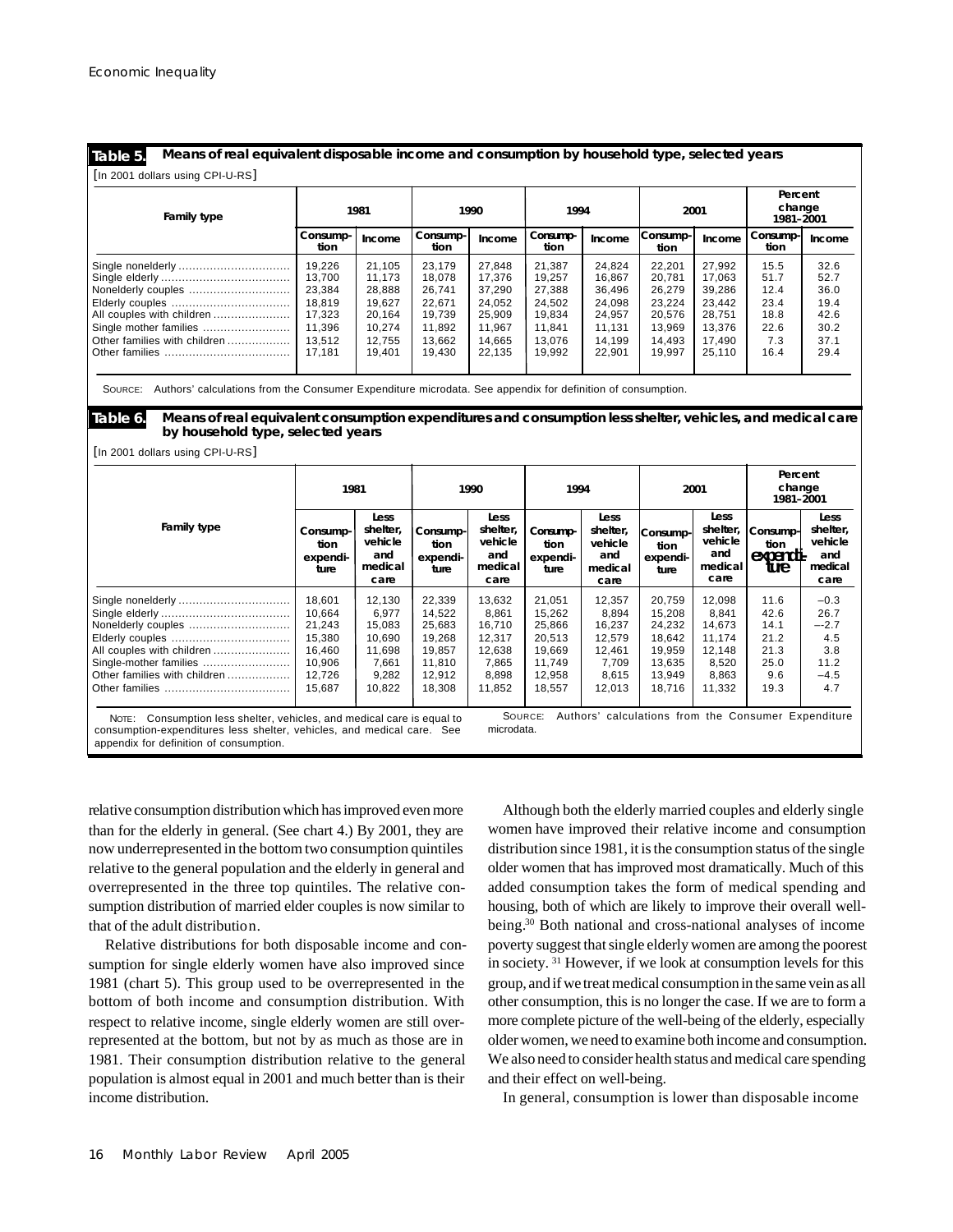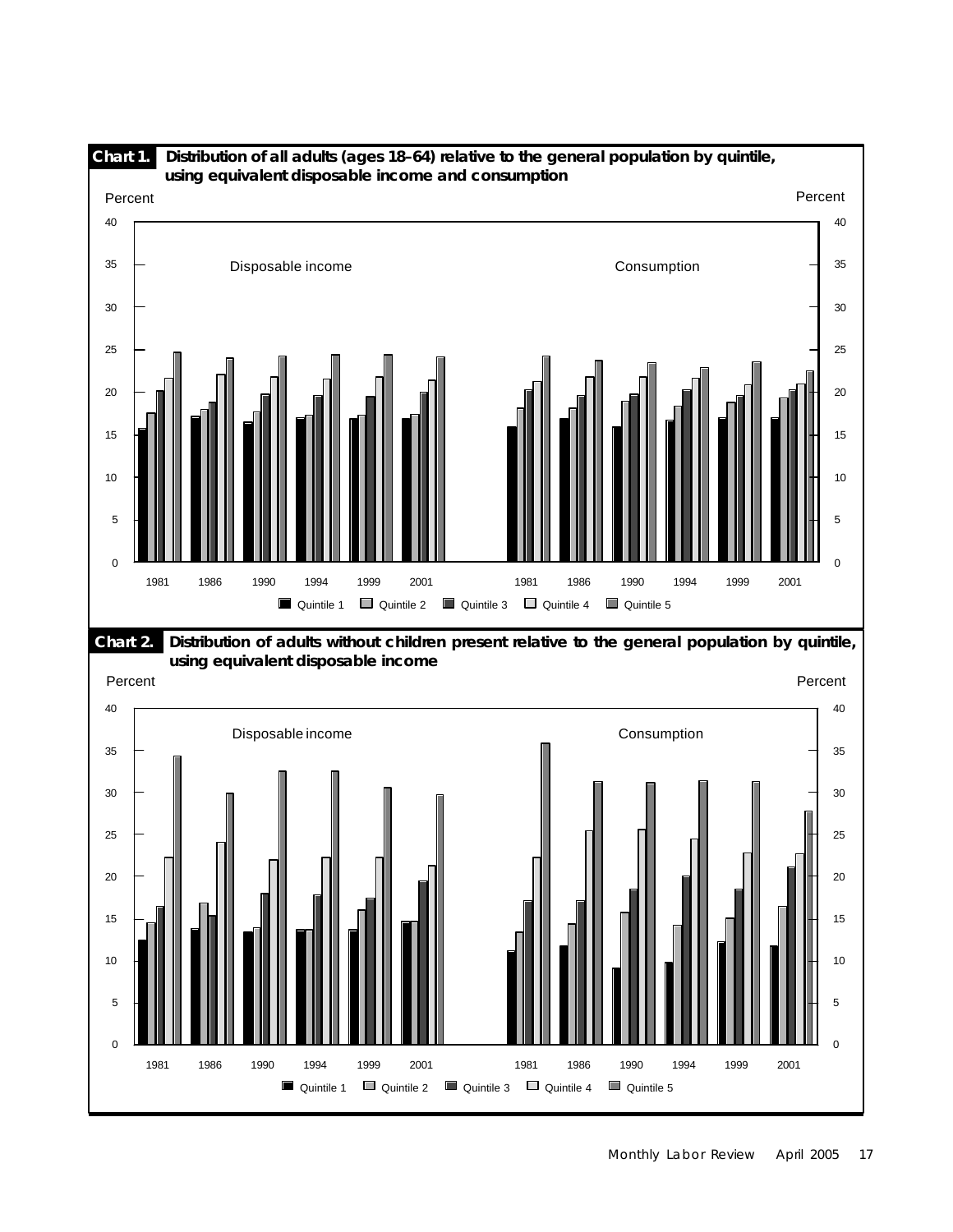

for most households as predicted by the permanent income hypothesis and found by many researchers. This is true for every kind of family type except for the single mothers and single elderly. (See table 5.) The substantial increase in both consumption and income for the single elderly occurred largely between 1981 and 1990 and was spread across the entire elderly consumption distribution. Increases in both income and consumption for these households continued in the 1990s, but at more modest rates.

The measure of consumption in table 5 includes the value of the flow of services and durables such as housing, vehicles and medical care. If consumption is defined as only the actual expenditure of money (consumption expenditure in table 6) then the percentage increase in consumption is still the highest for the single elderly families, but it is reduced from 51.7 percent to 42.6 percent. That is still a substantial increase, and again, most of it occurred between 1981 and 1990.

The increases in consumption (defined both as consumption with service flows and actual expenditures of money) between 1981 and 2001 were substantial for all households. But table 6 suggests that most of those increases are accounted for by the service flows and actual expenditures for three items: shelter, vehicles, and medical care. If these three items are left out of the

calculation of consumption expenditures, then the increase over 20 years for most family types varies from –5 percent to 5 percent. The only exceptions, again, are the single elderly families and single-mother families who enjoyed larger consumption increases even when expenditures do not include shelter, vehicles and medical care.

*Children*. Once again, we emphasize that the distributions we have created are zero-sum games. If one group improves its relative distribution over time, it is at the expense of another one. In this case, the improvements in the relative advantages adults have in their distribution of income, and the relative advantage the elderly have in consumption, has been at the expense of the third group, the children (chart 6). Not only is the distribution of income and consumption for the general population becoming more unequal since 1980 as shown in table 3, but the relative distribution of children's consumption is becoming even *more* unequal, as compared with the overall population. Children's overrepresentation in the bottom *income* quintile in 2001 is about the same as that in 1981 (and the other quintiles remained similar as well). But with respect to consumption, their overrepresentation at the bottom has grown (especially between 1981 and 1994), with some improvement from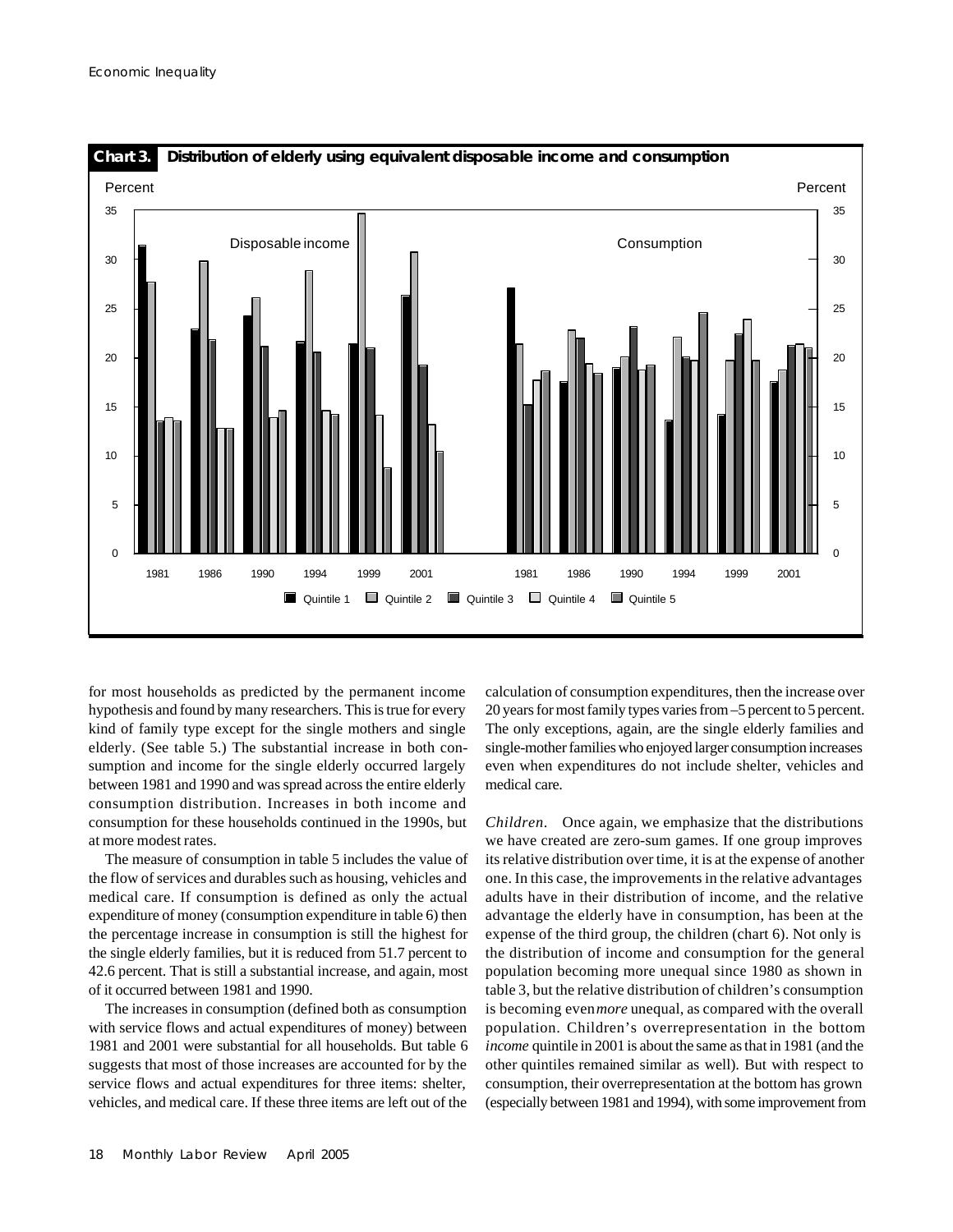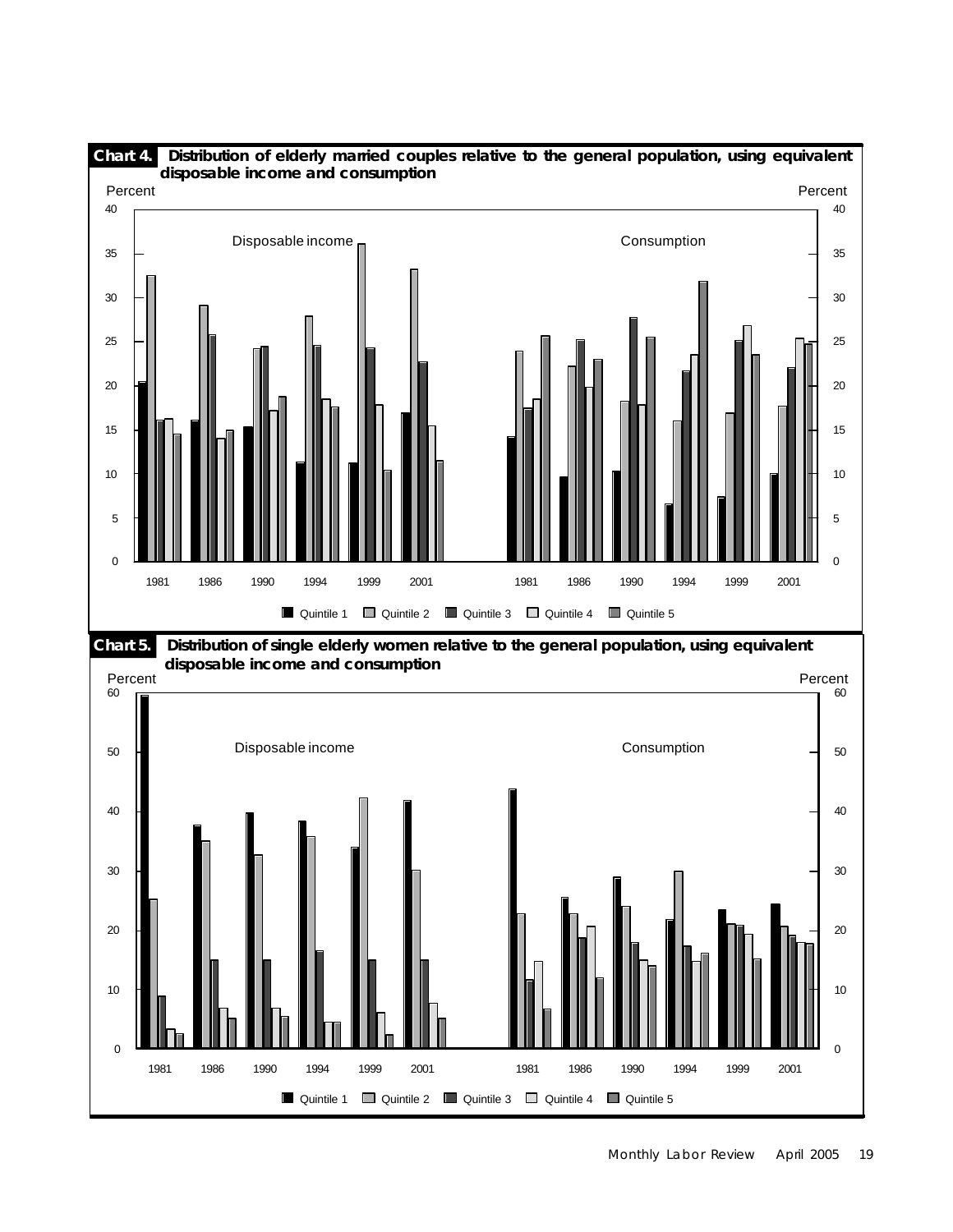

1994 to 2001, while the share of children in the top quintile has grown (albeit more modestly). The fact that children are overrepresented in the bottom quintiles and under-represented in the top quintiles comes as no surprise. Other researchers have similar findings.<sup>32</sup> But the relative consumption changes we documented here are unprecedented. Unlike any other group in the general population, the relative deterioration of children's consumption distribution is larger than is the change in their income distribution over this 20-year period.<sup>33</sup>

When we disaggregate the relative distribution of consumption by type of family with children, it is clear why their consumption has deteriorated (chart 7). It is not attributed to children living in married two-parent families, because their situation has remained relatively unchanged (except for some growth in the top quintile share) since 1981. The deterioration in the distribution has occurred mainly to different levels of consumption for children in single-mother households (which have not changed very much) and children in "other" (nonmarried couple) families, and because of the increasing number of children in these "other" families. As chart 7 shows, the relative well-being of children in single-mother families deteriorated between 1981 and 1994, while the relative well-being of children in other families improved slightly. For both groups,

the distribution improved in the latter part of the 1990s. In addition, table 4 shows that the percent of persons living in these families increased during the 1981–2001 period, even though the percent of persons living in single-mother families has declined since 1994.<sup>34</sup> The share of married couples with children, who had modestly improving consumption distributions since 1981, decreased from 51 percent to 43 percent of all family types. Both the share and the unequal consumption distribution of single-mother families living alone did not change much during this period. However, "other families with children" almost doubled from 4.7 percent to 8.4 percent. And the consumption distribution worsened for this family type as well.

Defining consumption as consumption-expenditures (ignoring the service flows) reduces the relative inequality among children. Unlike the single-elderly family type, however, the relative distribution of consumption expenditures minus the expenditures on housing vehicles, and health care does not make a major difference. The value of housing flows, vehicles, and medical care are less important to the relative consumption distribution of households with children than for those of the elderly. No matter how consumption is defined, the relative consumption distribution of households with children is worse than any other group in the country.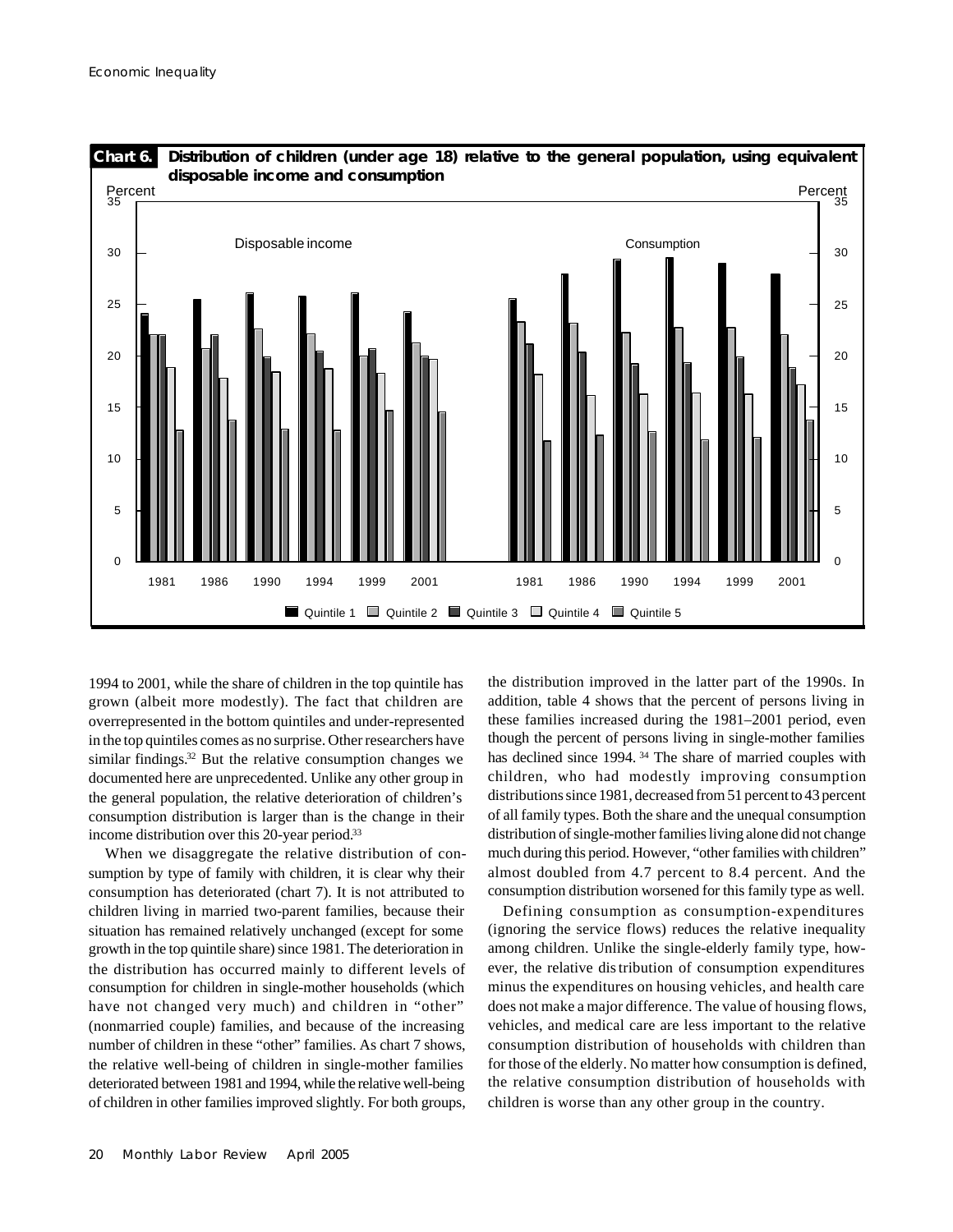

# **Discussion**

Children are more likely to live in households with adults who are younger than the general adult population and are not yet in their highest income years. Over the life cycle, these households should improve their income and consumption positions. And, in fact, children in single-mother households have absolute levels of consumption shown in tables 5 and 6 that are higher than income in both 1981 and 2001, even if both are at relatively low levels in each period.

If relative consumption inequality is deteriorating for families with children, but the mobility of children among consumption quintiles is high, then children may be relatively consumptionpoor for only a short period. Unfortunately, estimates of the mobility of children among consumption quintiles do not provide much support for such a hypothesis. Like the rest of the population, mobility is least at the first and the top quintiles for both income and consumption. And mobility among the other quintiles is modest. Therefore, mobility patterns cannot ameliorate the deteriorating relative consumption of households with children. 35

Because of the life-cycle pattern of both income and consumption, children may not necessarily be worse off for their

entire lifetime. The trends over the 1981–2001 period, however, suggest that successive cohorts of children are moving down the relative consumption distribution of the general population. Although the average well-being of children had begun to improve slightly in the later 1990s, chart 6 suggests that we are finding increases in the relative numbers of children in both the bottom and top quintiles, suggesting that this increase may be being unequally shared.

The distribution of home ownership is also contributing to the relative consumption positions of the old and the young. Housing has a large adjustment for the service flows, and a higher percentage of the elderly own their own homes than do families with children, especially single-parent families. In fact, consumption-expenditures for shelter, vehicles, and medical needs increased as a share of all consumption expenditure between 1981 and 2001 for every family type shown in table 5. In 1981, the share was 29 percent for couples with children and 35 percent for single elderly and nonelderly. By 2001, the share had increased to 39 percent for couples with children and 42 percent for single elderly and nonelderly. This suggests that the increasing consumption share of these three items may help explain the consumption patterns and trends described in this article.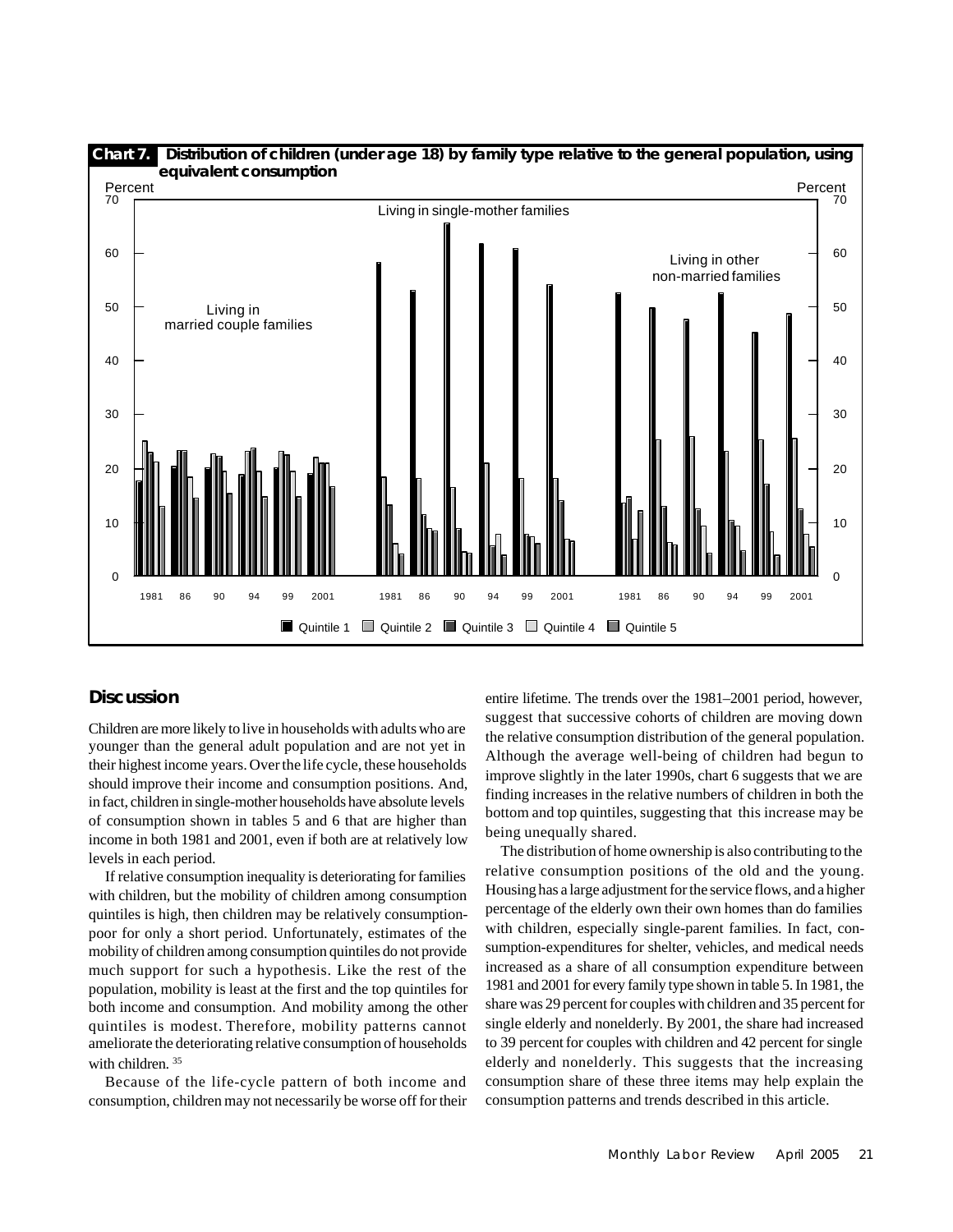INCOME AND CONSUMPTION are clearly different prisms with which to view well-being. In many cases, it does make a difference which prism is used. The prism of income makes adults look relatively more advantaged than the general population. The prism of consumption makes the elderly appear more advantaged than the general population. Therefore, the selection of a measure of well-being may have real consequences for how government policies are evaluated, especially for the elderly.

Most surprising, however, is that households with children are at a disadvantage, relative to the general population through both prisms. And households with children are the only group whose distribution of consumption was relatively more unequal than their distribution of disposable income throughout the 1981–2001 period studied. Comparison with the general population is a zero-sum game where households with children are relatively less well off, regardless of whether disposable income or consumption is used as the resource measure. □

### **Notes**

1 A. Greenspan, "Job Insecurity and Technology," in J.C. Fuhrer and J. Sneddon Little, eds., *Technology and Growth: Conference Series No. 40* (Federal Reserve Bank of Boston, 1996).

2 D. Johnson, and T. M. Smeeding, "Measuring the Trends in Inequality of Individuals and Families: Income and Consumption," manuscript (Bureau of Labor Statistics, 1998).

<sup>3</sup>F. Modigliani, and R. Brumberg, "Utility analysis and the consumption function: An interpretation of cross-section data," in K. Kurihara, ed., *Post-Keynsian Economics* (New Brunswick, NJ, Rutgers University Press, 1954).

3 M. Friedman, *A Theory of the Consumption Function* (Princeton, NJ, Princeton University Press, 1957).

4 Johnson and Smeeding, "Measuring the Trends in Inequality of Individuals and Families, 1998; D. Cutler and L. Katz "Macroeconomic Performance and the Disadvantaged," *Brookings Papers on Economic Activity* 2 (The Brookings Institution, Washington, DC, 1991); and *Supplemental Measures of Material Well-Being: Expenditures, Consumption, and Poverty, 1998 and 2001*, Series P– 23, no. 201 (U.S. Census Bureau, September 2003).

<sup>5</sup>L. Karoly, "The Trend in Inequality Among Families, Individuals, and Workers in the United States: A Twenty Five Year Perspective," in S. Danziger and P. Gottschalk, eds., *Uneven Tides Rising Inequality in America* ( New York, Russell Sage Foundation,1993); and P. Gottschalk and S. Danziger, "Income Mobility and Exits from Poverty of American Children," in B. Bradbury, S. P. Jenkins, and J. Micklewright, eds., *The Dynamics of Child Poverty in Industrialised Countries* (Cambridge, MA, Cambridge University Press, 2001).

6 Canberra Group, *Expert Group on Household Income Statistics, Final Report and Recommendations* (Ottawa, United Nations, 2001).

7 D. Fullerton and D. L. Rogers, *Who Bears the Lifetime Tax Burden?* (Washington, DC, The Brookings Institution, 1993); and A. Deaton and C. Paxson, "Intertemporal Choice and Inequality," *Journal of Political Economy,* 1994, vol. 102, no. 3, pp. 437–67.

<sup>8</sup> P. Gottschalk, and R. Moffitt, "The Growth of Earnings Instability in the U.S. Labor Market," *Brookings Papers on Economic Activity*, 1994, vol. 2, pp. 217–72.

9 D. Slesnick, "Consumption, Needs and Inequality," *International Economic Review*, 1994, vol. 35, no. 3; Cutler and Katz, "Macroeconomic Performance and the Disadvantaged," 1991; *Supplemental Measures of Material Well-Being: Expenditures, Consumption, and Poverty, 1998 and 2001*, Series P-23 no. 201 (U.S. Census Bureau, September 2003); J. Sabelhaus and U. Schneider, "Measuring the Distribution of Well-Being: Why Income and Consumption Give Different Answers?" *Applied Economics Quarterly* (*Konjunkturpolitik*), vol. 2 (Berlin, Dunker and

Humbolt, 1997); D. Jorgenson, "Did We Lose the War on Poverty?" *Journal of Economic Perspectives* 1998, vol. 12, no.1, pp. 79–96; and D. Johnson and S. Shipp, "Trends in Inequality in the United States Using Consumption Expenditures: The U.S. from 1960–1993," *Review of Income and Wealth*, 1997, vol. 43, no. 2.

<sup>10</sup> See *Supplemental Measures of Material Well-Being* (U.S. Bureau of the Census, 2003).

<sup>11</sup> V. K. Barooah and P.McGregor, "Is Low Spending or Low Income a Better Indicator of Whether or Not a Household is Poor: Some Results From the 1985 Family Expenditure Survey," *Journal of Social Policy*, 1992 vol. 21, no. 1, pp. 53–69.

<sup>12</sup> C. Citro and R. Michael, eds., *Measuring Poverty: A New Approach* (Washington, DC, National Academy Press, 1995).

<sup>13</sup> Johnson and Smeeding, "Measuring the Trends in Inequality of Individuals and Families, 1998.

<sup>14</sup> On the other hand, because the survey is designed to measure consumption, expenditures, and not income, the income data in consumption surveys may be of lower quality than the expenditure data. We, therefore, compare our CE income data to CPS income data (table 3).

<sup>15</sup> *Consumer Expenditure Survey Anthology*, Report 967 (Bureau of Labor Statistics, September 2003).

<sup>16</sup> A consumer unit comprises members of a household who are related or share at least 2 out of 3 major expenditures—housing, food, and other living expenses. A person living alone is a single consumer unit. This article uses the terms consumer unit and households interchangeably. However, they are not always identical. A few households consist of more than one consumer unit; therefore, there are approximately 3 percent more consumer units than households.

<sup>17</sup> S. Danziger, and M. Taussig, "The Income Unit and the Anatomy of Income Distribution." *Review of Income and Wealth*, 1979, vol. 25, no. 4, pp. 365–75.

<sup>18</sup> This adjustment assumes that resources within the household are distributed equally.

<sup>19</sup> B. Buhmann, L. Rainwater, G. Schmauss, and T. M. Smeeding, "Equivalence Scales, Well-being, Inequality, and Poverty: Sensitivity Estimates across Ten Countries Using the Luxembourg Income Study Database," *Review of Income and Wealth*, 1998, vol. 34, pp. 115–42.

<sup>20</sup> P. Ruggles, *Drawing the Line* (Washington, DC, The Urban Institute Press, 1990).

<sup>21</sup> A. Atkinson, L. Rainwater, and T. M. Smeeding "Income Distribution in OECD Countries: Evidence from the Luxembourg Income Study (LIS)," *Social Policy Studies* vol. 18 (Paris, Organisation for Economic Co-operation and Development (OECD), October 1995).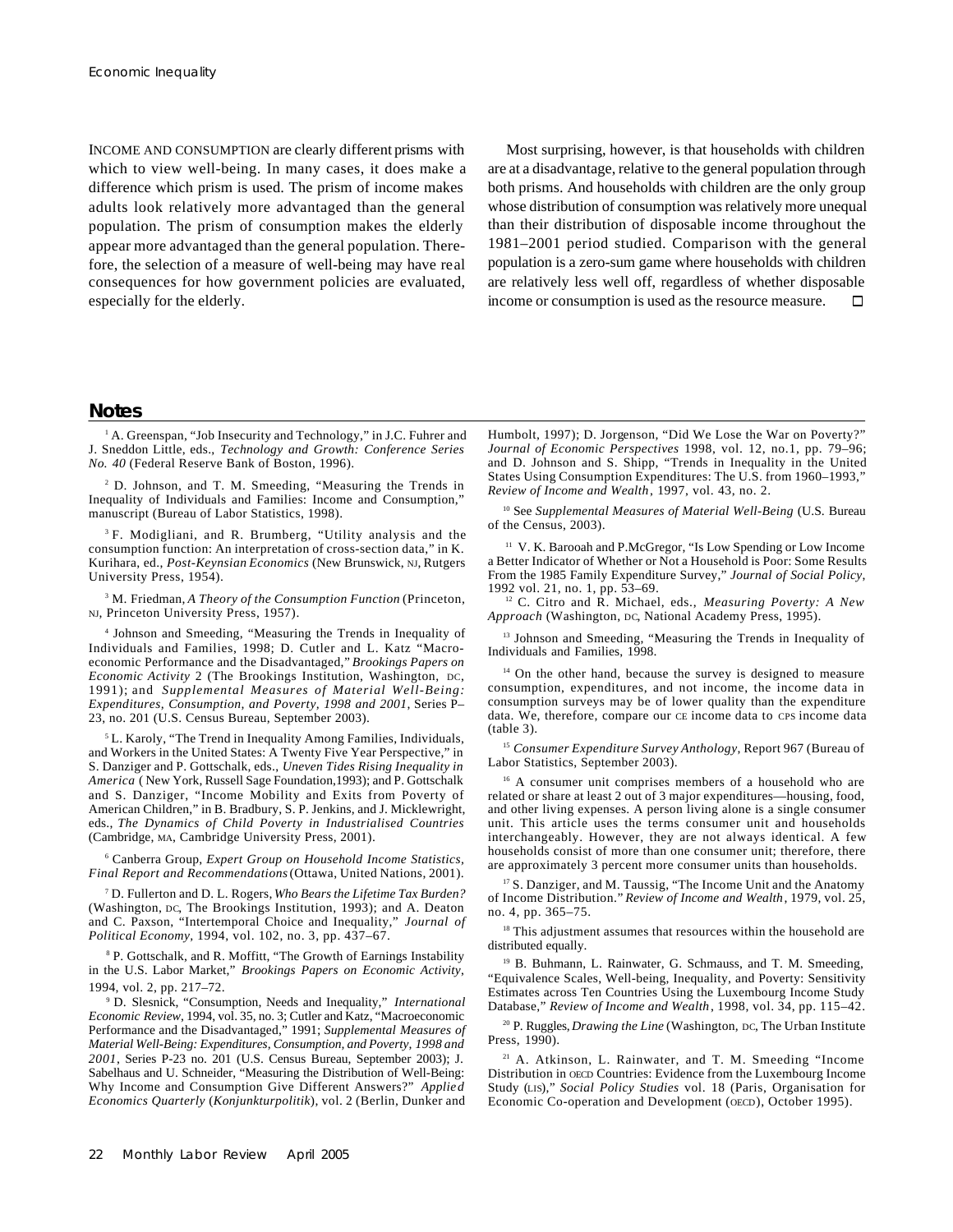$22$  D. Johnson and S. Shipp, "Inequality and the Business Cycle: A Consumption Viewpoint," *Empirical Economics*, vol. 24, issue 1, 1999.

<sup>23</sup> This is similar to results in Edward Gramlich, Richard Kasten, and Frank Sammartino, *The American Economic Review*, Papers and Proceedings of the Hundred and First Annual Meeting of the American Economic Association (May, 1989), vol. 79, no. 2 (1993) pp. 315– 19; and D. Krueger, and F. Perri, "Does Income Inequality Lead to Consumption Inequality? Evidence and Theory," NBER working paper no. 9202 (National Bureau of Economic Research, 2002).

<sup>24</sup> Adults include all nonelderly persons, those who were never parents, were once parents (but children have grown and left the house), and are parents (with children in residence).

<sup>25</sup> D. Johnson, and S. Shipp, "Trends in Inequality in the United States Using Consumption Expenditures," 1997.

<sup>26</sup> The equivalence scale used has a substantial effect on the relative distributions of children and the elderly within each year. However, the relationship between these two groups in 2001 and over time is not affected by the choice of scale.

<sup>27</sup> S. Danziger, J. van der Gaag, E. Smolensky, and M. Taussig, "Income Transfers and the Economic Status of the Elderly," *IRP Discussion Paper* 695–82 (University of Wisconsin, 1982).

<sup>28</sup> Calculated using the CE data sample in this article.

<sup>29</sup> On the net benefits of health spending, see T. M. Smeeding, and D. Freund, "The Future Costs of Health Care in an Aging Society: Is the Glass Half Full or Half Empty," unpublished manuscript (Center for Policy Research, Syracuse University, February 2002). The percent of older single women living in an owned home also increased

## **APPENDIX: Constructing total consumption**

To get an adequate sample size for each year, we use the four quarters of data for each year plus data from the last quarter from the year before and the first quarter for the year after. For 1994, this means we use data from the fourth quarter of 1993 to the first quarter of 1995. This allows us to have more than 5,000 observations for each year (1981, 1986, 1990, 1994, 1999, and 2001).

The consumption measure includes the amount that the consumer unit actually spends for current consumption plus the estimated service flows from home ownership and vehicles. This includes expenditures for food, housing, transportation, apparel, medical care, entertainment, and miscellaneous items for the consumer unit. Excluded are expenditures for pensions and Social Security, savings, life insurance, principal payments on mortgages, and gifts (of cash, goods and services) to organizations or persons outside the consumer unit.

Housing includes expenses associated with owning or renting a home or apartment, including rental payments, mortgage interest and charges, property taxes, maintenance, repairs, insurance, and utilities. Expenditures for other lodging and household operations are in the miscellaneous items category. Expenditures for principal payments for mortgages are excluded.

Transportation includes expenditures for the net purchase price of vehicles, finance charges, maintenance and repairs, insurance, rental, leases, licenses, gasoline and motor oil, and public transportation. Public transportation includes fares for mass transit, buses, airlines, taxis, school buses and boats.

Medical care expenditures are for out-of-pocket expenses including payments for medical care insurance.

dramatically during these 20 years, from 55 percent in 1981 to 73 percent in 2001.

<sup>30</sup> T. M. Smeeding, "Income Maintenance in Old Age: Current Status and Future Prospects for Rich Countries," *Genus* LIX, vol. 1, April-June 2003, pp. 51–83.

<sup>31</sup> L. Rainwater and T. M. Smeeding, *Poor Kids in a Rich Country: America's Children in Comparative Perspective* (New York, Russell Sage Foundation, 2004).

 $32$  These distributions only demonstrate the relative position of children with respect to the overall population. They cannot be used to suggest that consumption inequality for children is higher than that using income. In fact, using the Gini coefficient for children, the Gini for income is still higher than the Gini using consumption. Still, chart 7 suggests that the fraction of children in both the bottom and the top quintiles of consumption are increasing over this period.

<sup>33</sup> Children living with their mother and another adult are included in the "other families with children" category. In 1981, 12.7 percent of children lived in single-mother families and 7.6 percent lived in other families. In 2001, the percent of children living in single-mother families remained at 13 percent, while 14.5 percent lived in other families.

<sup>34</sup> J. Fisher and D. Johnson, "Consumption Mobility in the United States: Evidence from Two Panel Data Sets," Paper presented at the Conference on "Economic Mobility in America and Other Advanced Countries" (Jerome Levy Economics Institute of Bard College, October 2002); and Gottschalk and Danziger, "Income Mobility and Exits from Poverty of American Children," 2001.

Entertainment expenditures are for fees and admissions, televisions, radios, sound equipment, pets, toys, playground equipment, and other entertainment supplies, equipment and services.

Miscellaneous expenditures are for personal care services, reading, education, tobacco products and smoking supplies, alcoholic beverages, other lodging, and house furnishings and equipment.

To obtain our measure of consumption, we estimate the service flows of home ownership, and cars and trucks. For the value of home ownership, we use the reported rental equivalence value obtained from the consumer unit. Consumer units who own their home are asked, "If someone were to rent your home today, how much do you think it would rent for monthly, unfurnished and without utilities." The annualized value of this is then used for home ownership cost in place of the amount used in the definition of consumption-expenditures.

To estimate the service flows for cars and trucks, we follow a process similar to that used in the studies of Danziger and others and Slesnick, estimating the service flow of durable goods by the change in the value of the durable.<sup>1</sup> Using the purchase price,  $P$ <sup>0</sup>, and the age, *s*, of the vehicle, the service flow, *S*, is given by:

$$
S_t = (r + d) \cdot (1 - d)^s \cdot P_o,
$$

where  $r =$  the interest rate

 $d =$  the depreciation rate and we assume that  $r = .05$  and  $d = .1$